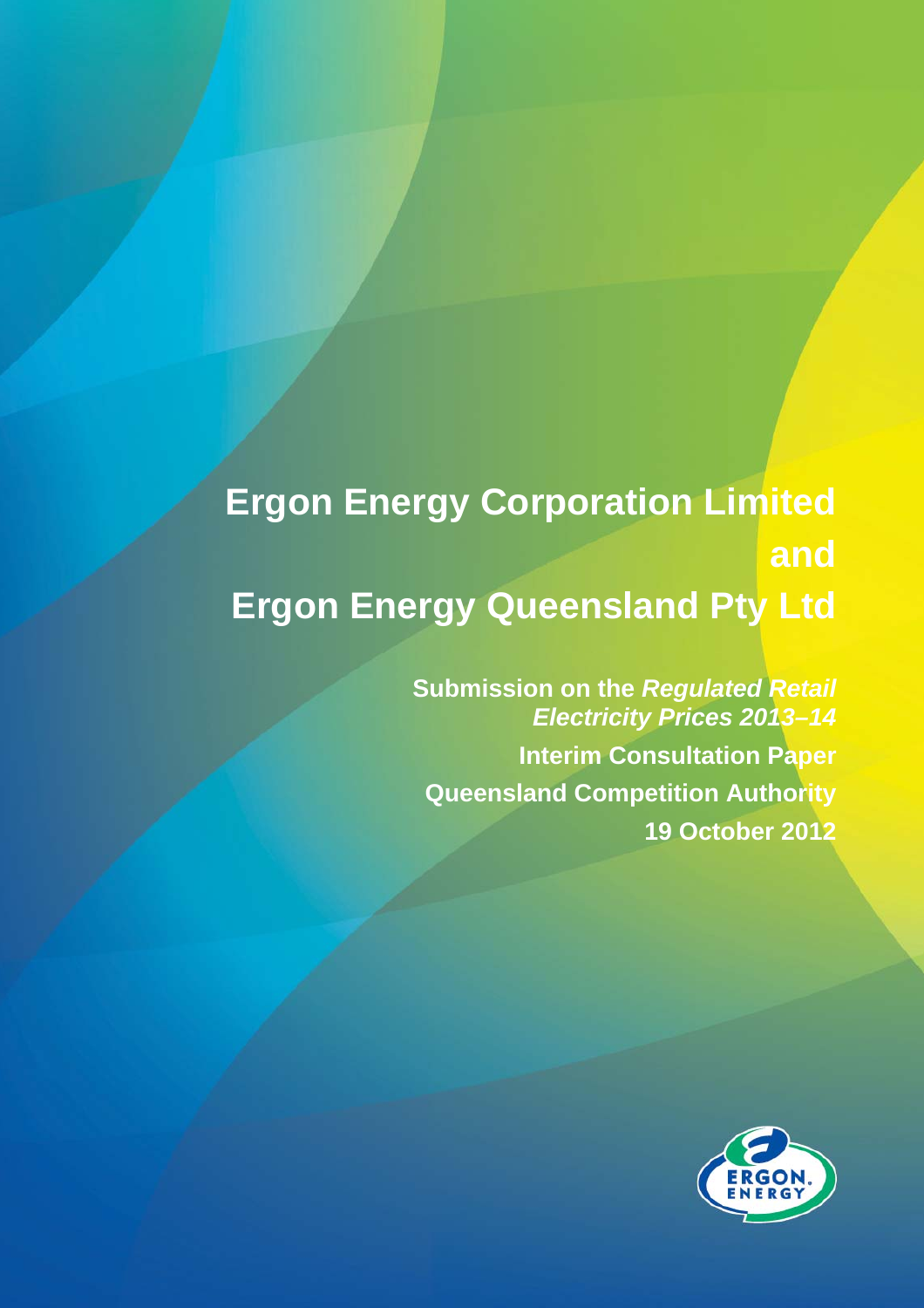

## **Submission on the Regulated Retail Electricity Prices 2013–14**

### **Interim Consultation Paper Queensland Competition Authority 19 October 2012**

This submission, which is available for publication, is made by:

Ergon Energy Corporation Limited and Ergon Energy Queensland Pty Ltd PO Box 15107 City East BRISBANE QLD 4002

Enquiries or further communications should be directed to:

Jenny Doyle Group Manager Regulatory Affairs Ergon Energy Corporation Limited Email: [jenny.doyle@ergon.com.au](mailto:jenny.doyle@ergon.com.au) Ph: (07) 4092 9813 Mobile: 0427 156 897

2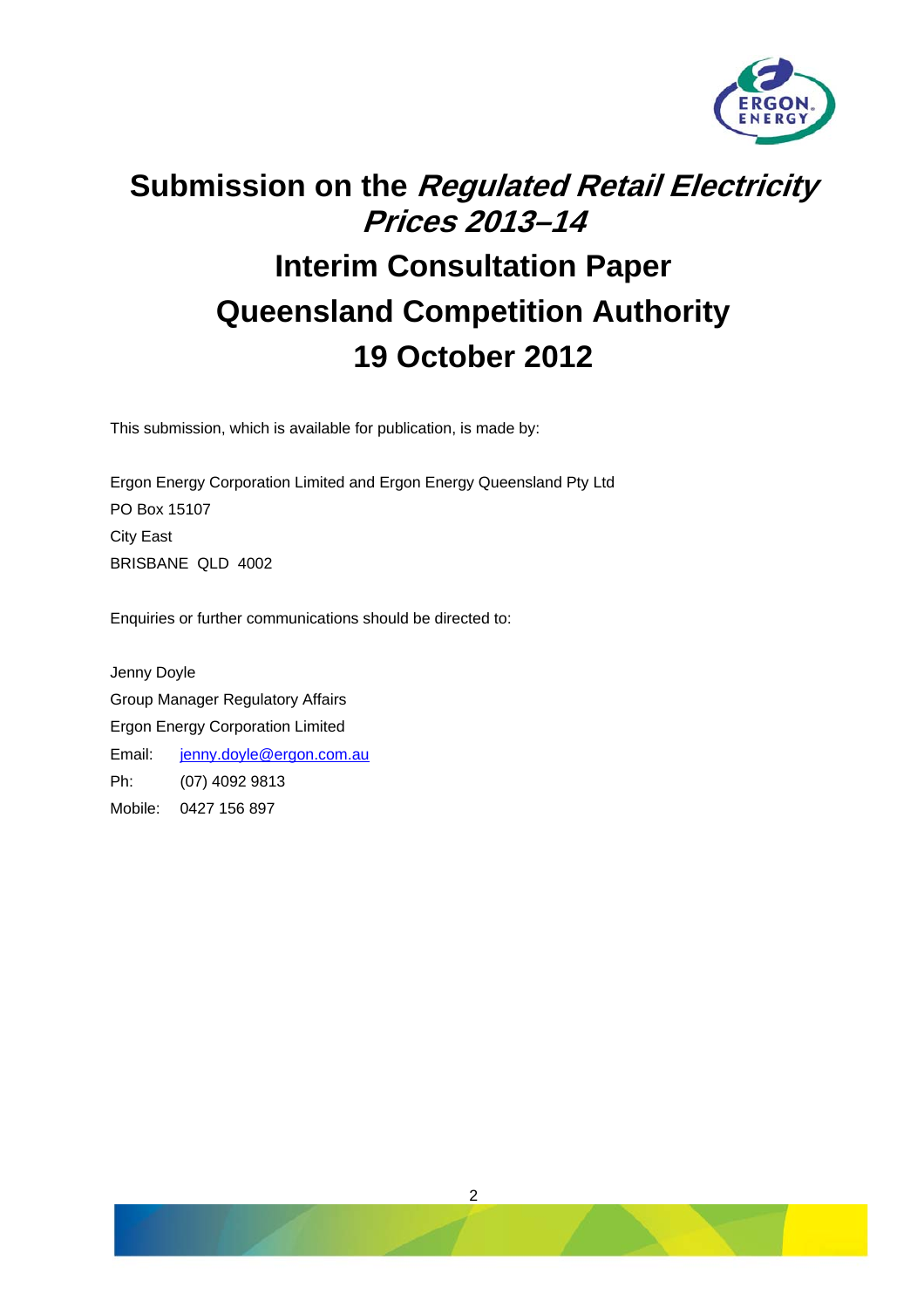

#### **1. INTRODUCTION**

Ergon Energy Corporation Limited (EECL) and Ergon Energy Queensland Pty Ltd (EEQ) welcome the opportunity to provide comment to the Queensland Competition Authority (QCA) on its *Interim Consultation Paper: Regulated Retail Electricity Prices 2013-14* (the Interim Consultation Paper).

This submission is provided by:

- EECL, in its capacity as a Distribution Network Service Provider (DNSP) in Queensland; and
- EEQ, in its capacity as a non-competing area retail entity in Queensland.

In this submission, EECL and EEQ are collectively referred to as 'Ergon Energy'.

Ergon Energy supports the Minister for Energy and Water Supply's (the Minister) Delegation to the QCA to determine the regulated retail electricity prices (or Notified Prices) for 2013–14 to 2015–16 based on a network (N) plus retail (R) cost build-up methodology. As highlighted in our previous submissions to the 2012–13 Notified Prices, Ergon Energy believes the N+R framework enables distributors to send network signals directly to non-market customers. This, in turn, encourages changes in customer behaviour and potentially has flow-on benefits to the electricity market (e.g. by deferring network augmentation). Ergon Energy considers that the reflection of network pricing signals in retail tariffs presents a significant opportunity for distributors to achieve improved asset utilisation and, consequently, manage the long-term growth of electricity costs for customers.

In developing cost reflective retail tariffs, the QCA should consider providing a degree of stability and certainty to retailers, distributors and customers. We also believe that retail tariffs must not penalise customers who have little alternative to accessing the Notified Prices. Ergon Energy strongly considers that the unique circumstances of customers in regional Queensland must be taken into account by the QCA when setting the Notified Prices.

In its Interim Consultation Paper, the QCA has invited comments on matters relevant to the QCA's task under the Delegation and Terms of Reference provided by the Minister. To support these views, the QCA has also requested detailed arguments and evidence. Section 2 outlines Ergon Energy's response to this request.

Ergon Energy is available to discuss this submission or provide further detail regarding the issues raised, should the QCA require.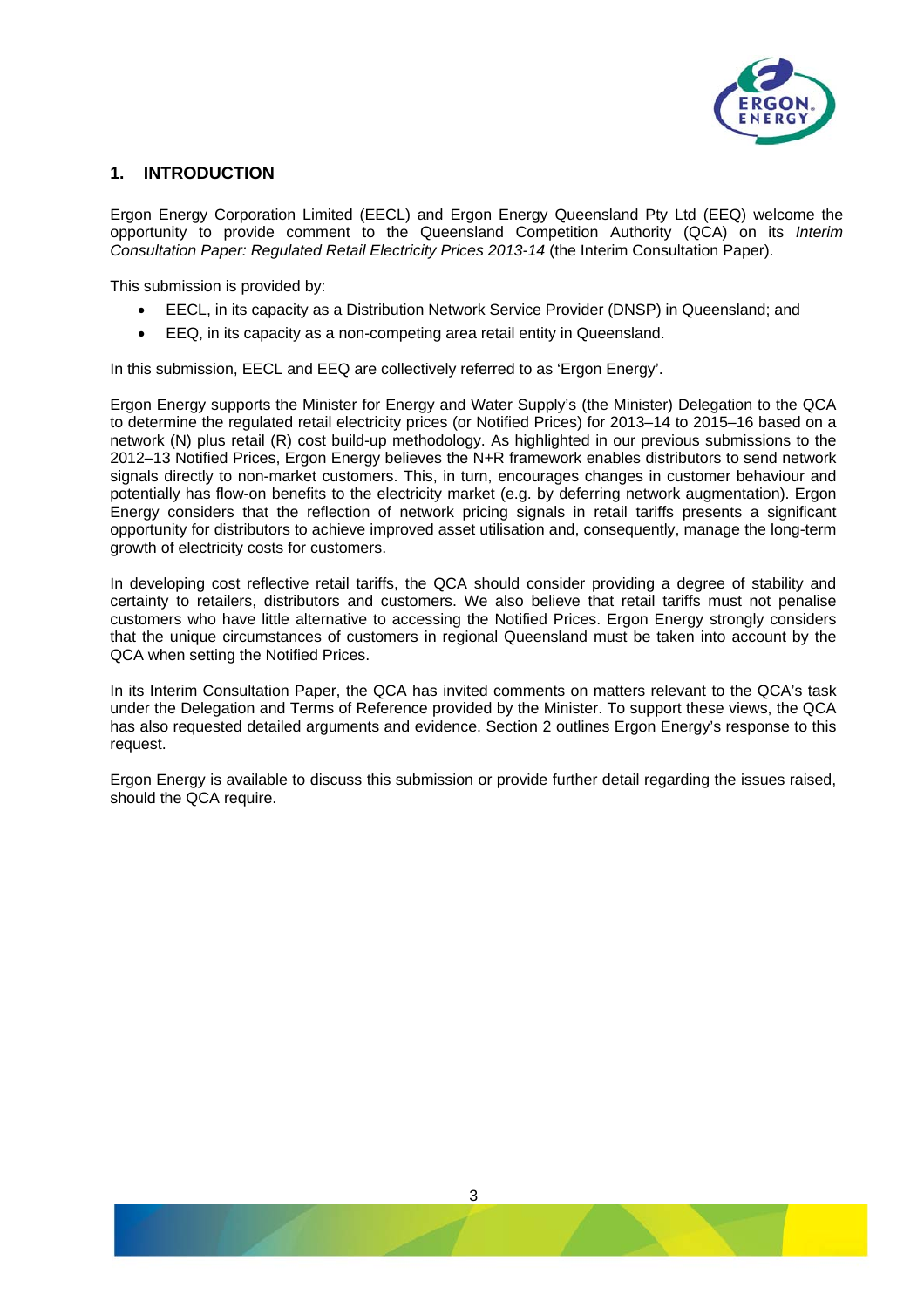

#### **2. SPECIFIC COMMENTS**

This section outlines Ergon Energy's specific comments in relation to the Interim Consultation Paper.

#### **2.1. Customer impacts and transitional arrangements**

Ergon Energy welcomes the Minister's Delegation to the QCA regarding transitional arrangements for customers on the standard regulated residential tariff (i.e. Tariff 11), existing obsolete tariffs (e.g. farming and irrigation), and large business customer tariffs introduced in 2012–13 (i.e. Tariffs 44, 45, 46, 47 and 48). As outlined in previous submissions to the QCA on the development of the 2012–13 Notified Prices, Ergon Energy strongly supports the use of transitional arrangements for customers most affected by the tariff reform process.

Ergon Energy notes that the impacts of tariff reform will vary between different customer segments and even within these segments. As illustrated in the QCA's Final Determination for 2012–13, the impact on customers from moving to cost reflective retail tariffs can result in some customers facing price rises of over [1](#page-3-0)00 per cent, while other customers may receive small price decreases.<sup>1</sup> Due to the varied impact on customers, a transitional approach is necessary to mitigate price shocks for many customers. Customer education is also vital to ensuring customers are able to make informed judgements about opportunities and outcomes arising from the tariff reform process.

Our specific concerns relating to transitional arrangements and customer impacts are discussed below.

#### *2.1.1 Transition period*

In terms of the transition period, Ergon Energy considers that sufficient time is required to implement any metering and systems needed to support the retail tariff structure, and to allow for customers on obsolete tariffs to transition to appropriate cost reflective tariffs. Business customers will also require sufficient time to assess and manage the impact of higher electricity costs on their business and to potentially alter their business operations to mitigate this risk.

#### *2.1.2 Large business customer tariffs*

Ergon Energy notes that the gazetted Tariff Schedule for 2012–13 currently prevents any new customers from accessing the obsolete large business customer tariffs (e.g. Tariffs 20 (Large), 22 (Large), 43 (Large) etc.), effectively forcing new customers to move to the new demand retail tariffs. To promote equitable outcomes for customers, Ergon Energy supports all large customers having access to the transition tariffs during the transition period.

#### *2.1.3 Tariff 22*

l

The 2012–13 Notified Prices resulted in a significant increase (approximately 80 per cent) to the off-peak charge of Tariff 22. This has resulted in customers that have designed their business operations to use more energy in off-peak hours experiencing high price increases.

While Ergon Energy is primarily concerned about the impact Tariff 22 off-peak pricing has had on our customers, it is also noted that the low differential between the peak and off-peak charges of Tariff 22 acts as a disincentive for customers to move load out of the peak. It seems suboptimal that the price signal evident in Tariff 22 prior to the reform process was substantially weakened through the resetting of Tariff 22 under the N+R cost build-up methodology.

Ergon Energy recommends that the QCA explore options to strengthen price signals where price signals have been weakened and where customers have been significantly financially impacted from high price rises to off-peak tariffs. Ergon Energy suggests that the QCA undertake a public consultation on this specific issue with stakeholders.

<span id="page-3-0"></span><sup>1</sup> QCA (2012), *Final Determination: Regulated Retail Electricity Prices 2012–13,* May 2012, pp94-109, Figures 6.3 to 6.20.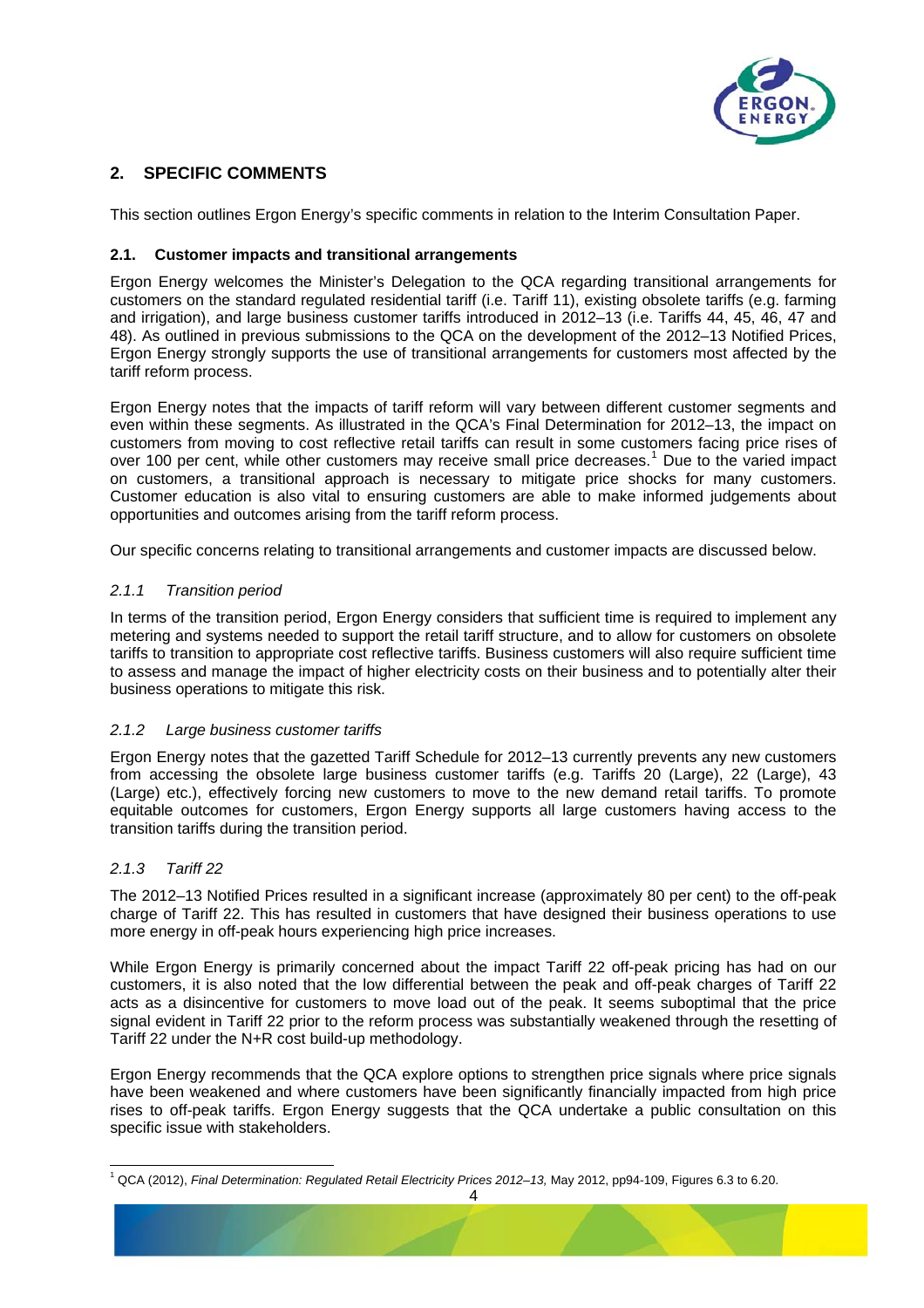

#### **2.2. Network cost component**

Ergon Energy wishes to reiterate our previous position that the network and retail tariffs should be aligned. We consider that the network tariff structure should influence the number and structure of the retail tariffs, and the eligibility rules for network tariffs should direct the eligibility of the associated retail tariff. In addition to this, Ergon Energy has outlined below a number of areas which will impact on the network cost component.

#### *2.2.1 Network pricing strategy*

Ergon Energy is currently developing a network pricing strategy to guide the development and implementation of future network pricing proposals. The purpose of the strategy is to document a strategic pathway that best delivers on desirable reforms to network pricing in the short, medium and long term taking into account economic, social, legal, technical and logistical requirements of the Ergon Energy distribution network, its customers and key stakeholders.

The strategy will seek to identify options where pricing can support business initiatives to reduce future network investment and resultant revenue requirements. As a result of the strategy, there may be some changes to our network tariff structures. Ergon Energy acknowledges the importance of early communication of the proposed structures to both the QCA and retailers, and will endeavour to do so.

#### *2.2.2 Provision of network prices*

Ergon Energy acknowledges that the QCA will require information on our network prices in order to set the Notified Prices. However, it is important to note that Ergon Energy submits its Pricing Proposal to the Australian Energy Regulator (AER) for approval on 30 April each year, in accordance with Chapter 6 of the National Electricity Rules and the Queensland Final Distribution Determination for 2010–15. This means Ergon Energy is only able to provide the QCA with indicative network prices for 2013–14, until the AER approves our Pricing Proposal. We note that there is no formal timeframe in which the AER is required to approve a Pricing Proposal. However, we would not expect to receive AER-approval of the network prices to apply in 2013–14 until at least the end of May or early June 2013.

Further, we note that the QCA may require network prices for 2014–15 and 2015–16 given the three-year delegation period and the Minister's direction for the QCA to consider a three-year transitional arrangement to rebalance the fixed and variable components of Tariff 11. Ergon Energy is happy to assist on this matter. However, it is important to note that the prices would be indicative in nature and based on Ergon Energy's forecast of the ARR, and best estimate of the customer numbers, energy consumption and demand that may apply in future years. It is also important to note that Ergon Energy is reviewing its network tariffs as part of its Network Pricing Strategy. This means the structure and rates applying to Ergon Energy's network tariffs could change from 2013–14 onwards.

#### *2.2.3 Terms of reference*

The QCA has stated that the "Delegation includes a Terms of Reference which requires that the Authority consider a number of specific matters, including:

….

- (c) basing the network cost component for:
	- (i) small customers on the network charges to be levied by Energex; and
	- (ii) large customers on the network charges to be levied by Ergon Energy".<sup>[2](#page-4-0)</sup>

Ergon Energy notes that this differs from the actual Terms of Reference which indicates that the QCA must consider basing the network cost component for large business customers on Ergon Energy's network charges, and residential and small business customers on Energex's network charges.<sup>[3](#page-4-1)</sup> Also, given street lighting customers are treated in the same manner as large customers under the *Electricity* 

<span id="page-4-0"></span><sup>&</sup>lt;sup>2</sup> QCA (2012), *Interim Consultation Paper: Regulated Retail Electricity Prices 2013–14*, September 2012, p2.<br><sup>3</sup> Refecto itam 5(d) in the Terme of Reference.

<span id="page-4-1"></span>Refer to item 5(d) in the Terms of Reference.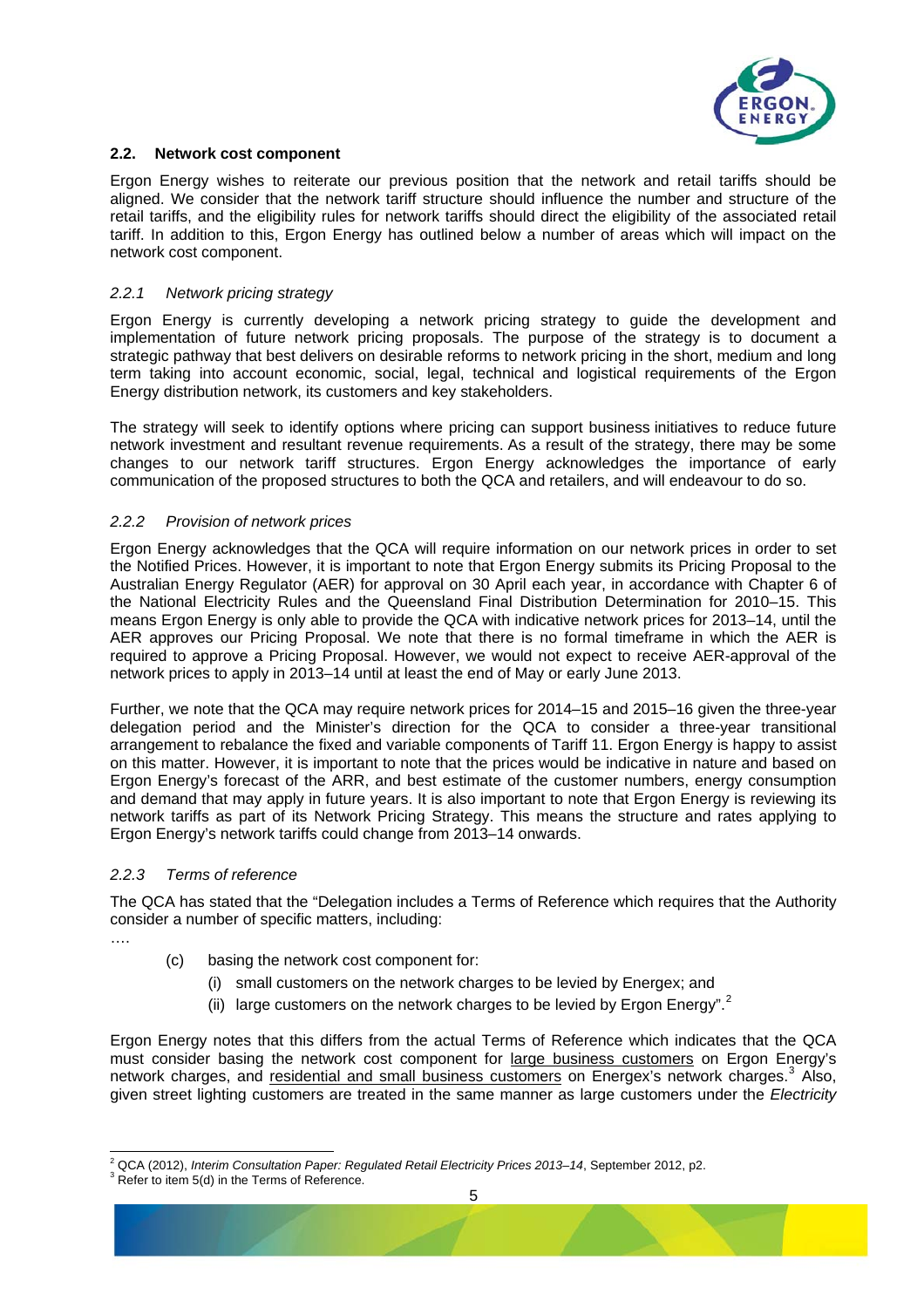

Act 199[4](#page-5-0),<sup>4</sup> Ergon Energy believes that these customers will be considered large business customers for the purposes of this price determination process (i.e. the QCA will need to consider basing the network cost component on Ergon Energy's network charges).

#### **2.3. Retail margin**

Ergon Energy supports the use of a differentiated retail margin for each customer segment. This approach is consistent with the philosophy the QCA has adopted for calculating other components of the retail tariff cost stack. For example, in developing the 2012–13 Notified Prices for large customers, the QCA applied a unique retail cost allowance, used Ergon Energy's network tariffs and based the wholesale energy calculation on Ergon Energy's Net System Load Profile. However, the QCA applied the same retail margin for large customers as small customers.

As stated in Ergon Energy's response to the QCA's Draft Determination for 2012-13:<sup>[5](#page-5-1)</sup>

*Applying the IPART decision on retail margin to EEQ's Large customers is not appropriate for the following reasons:* 

- *The retail margin is considered substantially excessive when compared to what Large customers would be required to pay under market contracts.*
- *As noted in the Draft Determination "a key point to note is that the Authority must determine regulated retail electricity prices for all small customers and Large customers (those using more than 100 MWh per annum), whereas regulators in other jurisdictions are required to set prices for small customers only"[6](#page-5-2) .*
- *As noted in the Draft Determination "the benchmarks from these jurisdictions are most relevant in providing information on the costs of supplying relatively small customers"[7](#page-5-3) .*

Ergon Energy is happy to contribute towards the development of an appropriate methodology in determining differentiated retail margins.

#### **2.4. Metering implications**

The QCA has been directed to consider whether its approach to calculating time-of-use tariffs can strengthen or enhance the underlying network price signals and encourage customers to switch to timeof-use tariffs and reduce their energy consumption during peak times. Ergon Energy notes that residential customers in Ergon Energy's distribution area that choose to switch to a time-of-use tariff will require an upgrade of their electricity meter to a time-of-use capable meter. As highlighted in our previous submissions, Ergon Energy has a finite operational capacity to perform meter upgrades and is not able to accommodate large quantities of customers wishing to switch to the time-of-use tariff at any point in time. Customers may also incur additional costs in relation to their switch to a time-of-use tariff (e.g. preparing meter boards for the new meter).

Depending on the future of obsolete tariffs, Ergon Energy also believes there could be financial implications for other customers that require a metering change or modification. Ergon Energy believes the QCA should take these issues into consideration as part of this process. Finally, Ergon Energy has a number of customers on card operated meters. Due to metering limitations, the QCA will need to take this into account when considering applicable retail tariffs.

#### **2.5. Carbon price**

Since the introduction of the carbon price on 1 July 2012, Ergon Energy has received a number of queries from customers relating to the carbon price amount that has been applied to each retail tariff. Ergon Energy believes the QCA should explicitly publish this information during the price determination process.

<span id="page-5-0"></span> 4 See, for example, sections 49(4) and 51(3) of the *Electricity Act 1994* in relation to standard large customer retail contracts, and section 6 of the *Energy and Water Ombudsman Act 2006* which excludes the definition of street lighting customers from 'small customers'.<br><sup>5</sup> Ergen Ene

Ergon Energy (2012), *Response to the Queensland Competition Authority's Draft Determination*, 16 April 2012, pp24-25. 6

<span id="page-5-3"></span><span id="page-5-2"></span><span id="page-5-1"></span><sup>&</sup>lt;sup>6</sup> QCA (2012), *Draft Determination: Regulated Retail Electricity Prices 2012–13*, March 2012, p52.

 $7$  Ibid.